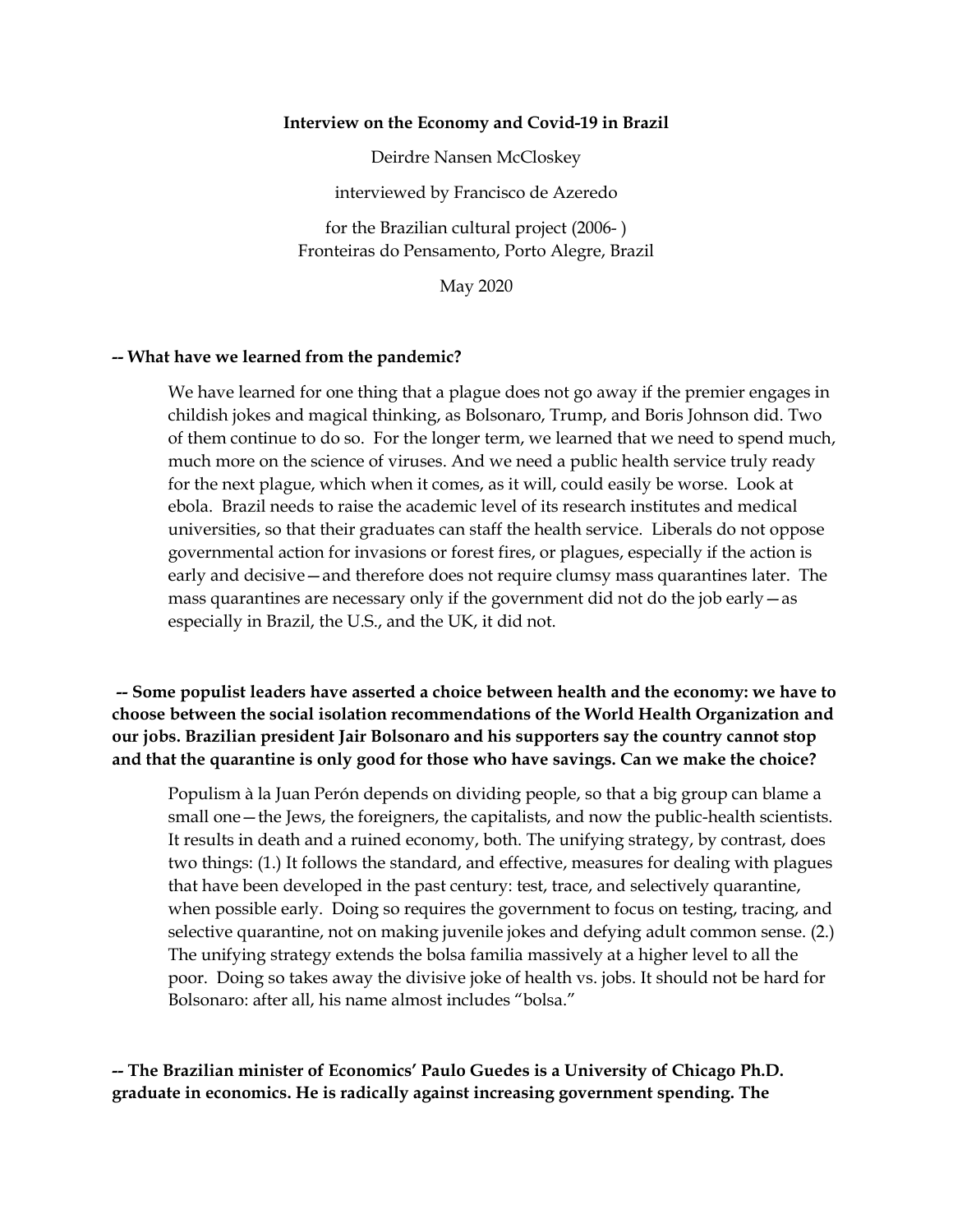**Brazilian government is being criticized heavily because Bolsonaro insists Brazilians should go back to work right now. The government has also delayed the announcement of economic measures to help the poor and the jobless. More than half of the Brazilian work force is in the informal economy. What advice would you give Paulo Guedes to help him deal with the economic challenges of this pandemic?**

Paulo should remember what we taught him at the University of Chicago, namely, that the best help for the poor in the long term, as he does remember, is an economy producing things—but Paulo needs to grasp that it can't happen in the short term if people are terrified to go to work, or are dead—and that the best help for the poor in the short term, as he appears to have forgotten, is an income transfer, such as Milton Friedman and Deirdre McCloskey taught in their price-theory courses at Chicago: the bolsa familia, for example. Paulo is correct to want Brazil to get away from subsidies, regulations, protectionism, and government expenditure on stupid projects, such as the Brazilian military. So much Paulo learned on the fourth floor of the Social Science Building at Chicago. But Milton Friedman knew that when there is war, you fight it. The only time Milton worked for a government, or accepted money from a government, was during World War II, in the fight against fascism. (By the way, he invented then the withholding tax on incomes, in order to more easily extract the resources to build ships and tanks. It made a very high income tax more acceptable. His wife Rose, also an economist, never forgave him for this innovation in effective statism.) Fascism is the militaristic version of populism, which Juan Perón cleverly realized in the mid 1940s, observing its results in Germany and Italy at the time, was not how to retain power instead, divide the people by defining some people as unpopular, and then harvest the votes of the popular people for governmental domination of the economy and the polity. Don't, say, invade Uruguay; instead, blame the capitalists and the foreigners.

**-- The pandemic has hit countries governed by liberal forces, like France and Korea, and democratic countries ruled by populists like Brazil, the U.S., and the UK. How would you rate the performance of liberal and illiberal nations in tackling the pandemic?**

I told you how the democratic populists have done: poorly. Jokes and magic don't stop plagues.

The illiberal governments are good at coercion. Obviously. So some illiberal governments like that of Vietnam have done a good job, so far. Others, like the Russian Federation, have done a bad job—the outcome may yet topple Putin. Even Vietnam, though, depended on arousing public opinion, getting a unified consent of the people, in Vietnam's case by the old techniques of communist propaganda—posters of courageous fighters against the virus, for example.

The liberal and non-populist and quick-witted governments, which combine arousing public opinion and yet following scientific advice, early on—instead of engaging in magical thinking and publicity stunts—have often done very well indeed. True, Italy,